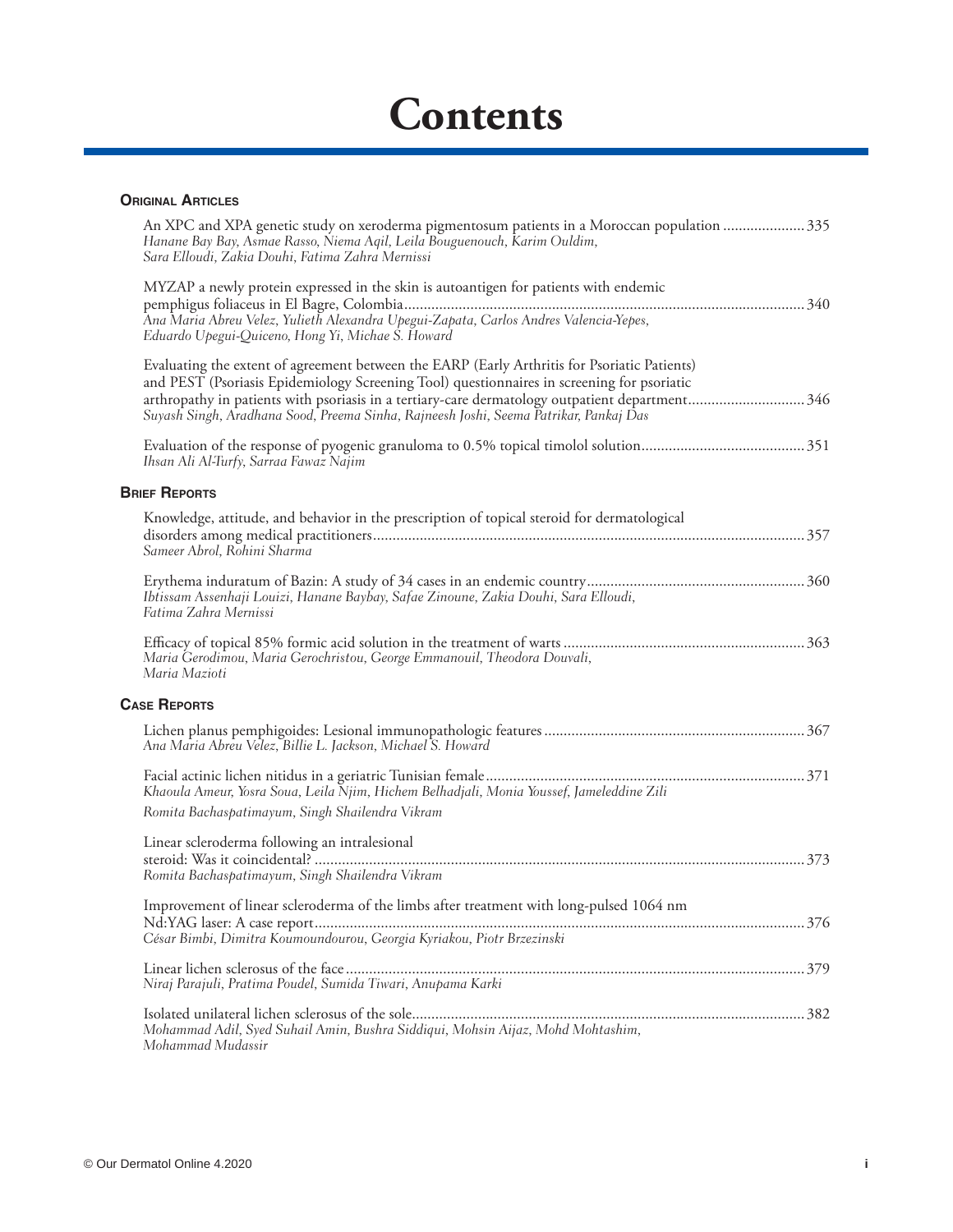## **Contents**

| Lichen simplex chronicus positive for C5b-9/MAC, IgD and C3c as a result of recurrent<br>Ana Maria Abreu Velez, Billie L. Jackson, Michael S. Howard                                                     |
|----------------------------------------------------------------------------------------------------------------------------------------------------------------------------------------------------------|
| Alexandro Bonifaz, Ana Gabriela Fuentes-Nava, Andrés Tirado-Sánchez, Juan J. Kassack,<br>Juan D. Vega-Muñoz, Rogelio Treviño-Rangel, Gloria M. González                                                  |
| A rare case of malignant pyoderma associated with ulcerative colitis both treated effectively<br>Sarah Belanouane, Fouzia Hali, Kenza Baline, Soumiya Chiheb, Farida Marnissi <sup>2</sup> , Wafaa Hliwa |
| The skin as a window on internal disorders: Two cases of internal malignancy and<br>Seetharampura Ramamurthy Radhika, Albur Shankaraiah Nandini,<br>Boothankad Chandregowda Sharath Kumar                |
| Nidhi Gupta, Tushar Kanti Sarkar, Shashank Bhargava                                                                                                                                                      |
| Tushar Kanti Sarkar, Nidhi Gupta, Debabrata Bandyopadhyay, Shashank Bhargava                                                                                                                             |
| Asmae Rasso, Sara Oukarf, Aboubakry Sow, Sara Elloudi, Hanane Baybay, Molay Hassan Farih,<br>Fatima Zahra Mernissi                                                                                       |
| <b>OPINION ARTICLE</b>                                                                                                                                                                                   |
| Tessa Li Chyin Lim                                                                                                                                                                                       |
| <b>CLINICAL IMAGES</b>                                                                                                                                                                                   |
| Mancy Abdullah, Ahmed Lateef                                                                                                                                                                             |
| Radhika Varma                                                                                                                                                                                            |
| <b>LETTER TO THE EDITORS</b>                                                                                                                                                                             |
| Suraj Muddasani, Sean Z. Wu, Alan B. Fleischer Jr.                                                                                                                                                       |
| Natsuko Matsumura, Kinuko Irie, Mai Endo, Takako Miura, Yasunobu Kato,<br>Mikio Ohtsuka, Toshiyuki Yamamoto                                                                                              |
| Anissa Zaouak, Leila Bouhajja, Houda Hammami, Samy Fenniche                                                                                                                                              |
| Sara Mai, Meriem Meziane, Kaoutar Żnati, Karima Senouci                                                                                                                                                  |
| Solitary fibrous tumor of the inguinal region displaying heterogeneous echogenicity and<br>Ai Kajita, Yoshio Kawakami, Tomoko Miyake, Wakako Oda, Osamu Yamasaki, Shin Morizane                          |